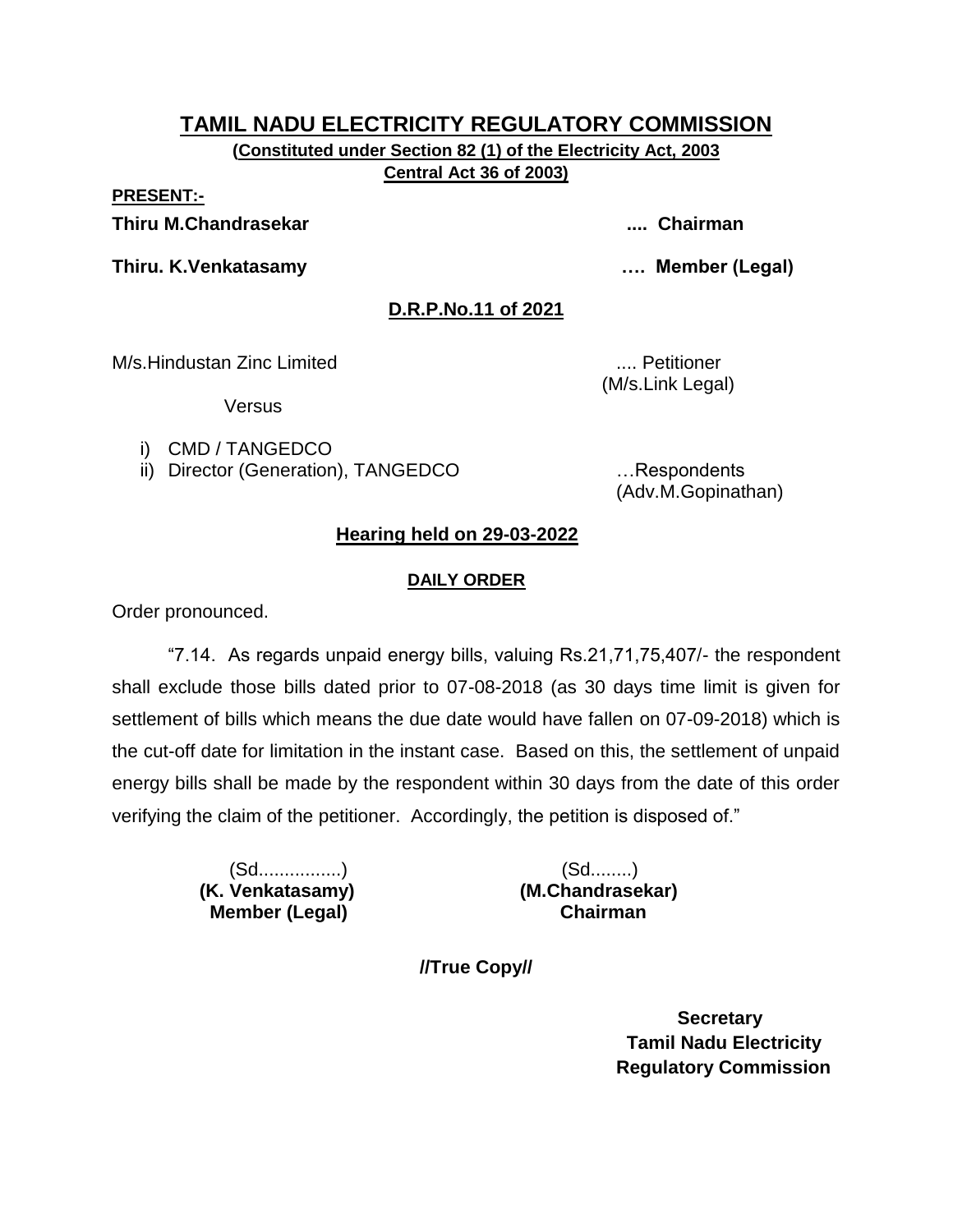**(Constituted under Section 82 (1) of the Electricity Act, 2003 Central Act 36 of 2003)**

#### **PRESENT:-**

**Thiru M.Chandrasekar .... Chairman**

**Thiru. K.Venkatasamy …. Member (Legal)**

# **D.R.P. No.9 of 2022**

M/s.Palvai Green Power Pvt. Limited ….. Petitioner

(Adv. Veda)

Versus (i) CMD/TANGEDCO & Anr. …. Respondents

(Adv.M.Gopinathan)

# **Hearing dated : 29-03-2022**

# **DAILY ORDER**

Thiru.Velagapudi Narasimha Rao, Advocate appeared for the petitioner. Thiru.M.Gopinathan, Standing Counsel for TANGEDCO appeared. Brief arguments heard from the petitioner side. Petition admitted. The case is adjourned to 10.05.2022 for filing counter.

> (Sd................) (Sd........)  **Member (Legal) Chairman**

 **(K. Venkatasamy) (M.Chandrasekar)**

**//True Copy//**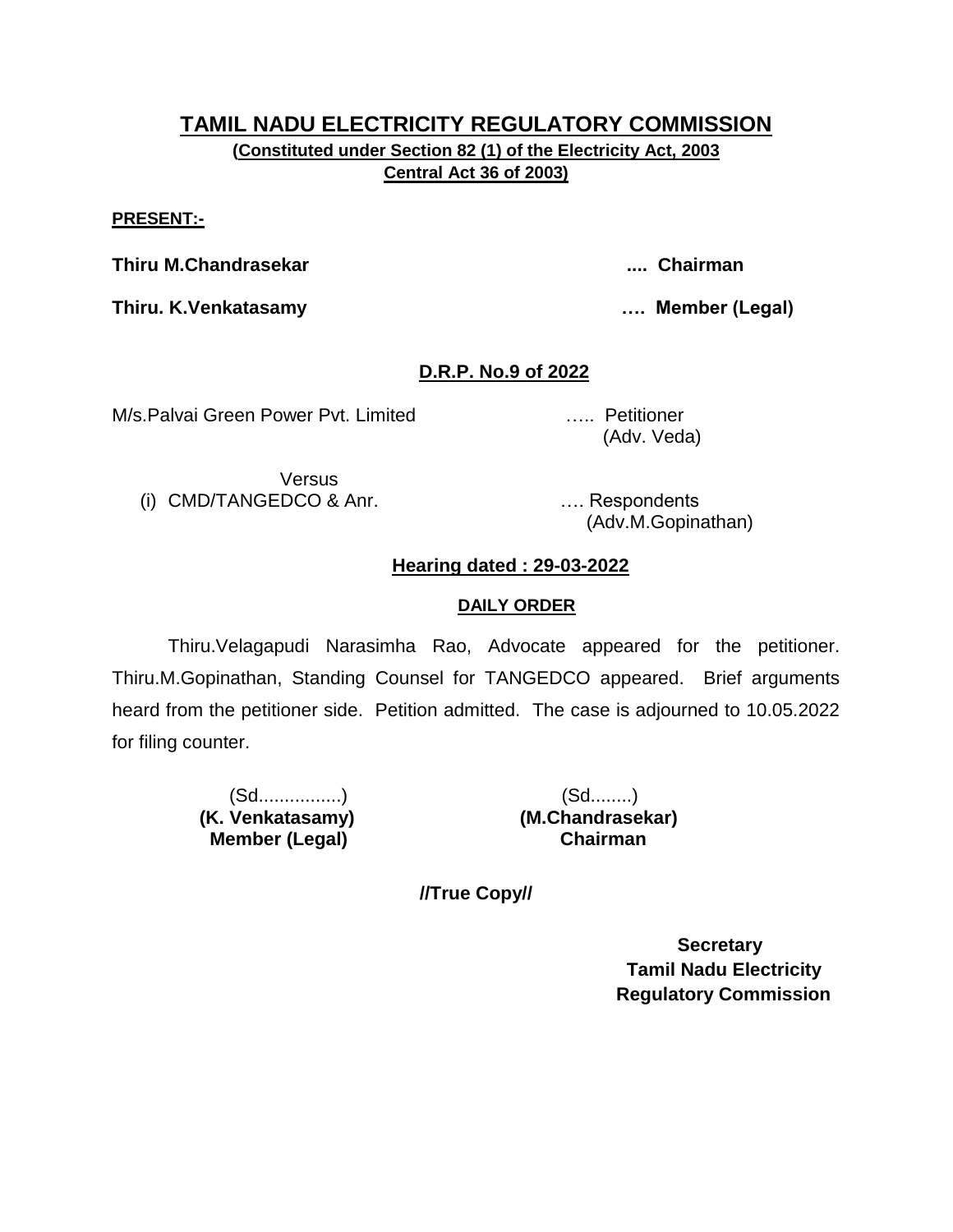# **TAMIL NADU ELECTRICITY REGULATORY COMMISSION (Constituted under Section 82 (1) of the Electricity Act, 2003 Central Act 36 of 2003)**

#### **PRESENT:-**

**Thiru M.Chandrasekar .... Chairman**

**Thiru. K.Venkatasamy …. Member (Legal)**

#### **M.P. No.6 of 2022**

M/s.Palvai Green Power Pvt. Limited ….. Petitioner

Versus (i) CMD/TANGEDCO & Anr. …. Respondents

(Adv. Veda)

(Adv.M.Gopinathan)

#### **Hearing dated : 29-03-2022**

#### **DAILY ORDER**

Thiru.Velagapudi Narasimha Rao, Advocate appeared for the petitioner. Thiru.M.Gopinathan, Standing Counsel for TANGEDCO appeared and sought time for filing counter. At the request of the respondent side, the case is adjourned to 19.04.2022 for filing counter.

> (Sd................) (Sd........)  **Member (Legal) Chairman**

 **(K. Venkatasamy) (M.Chandrasekar)**

**//True Copy//**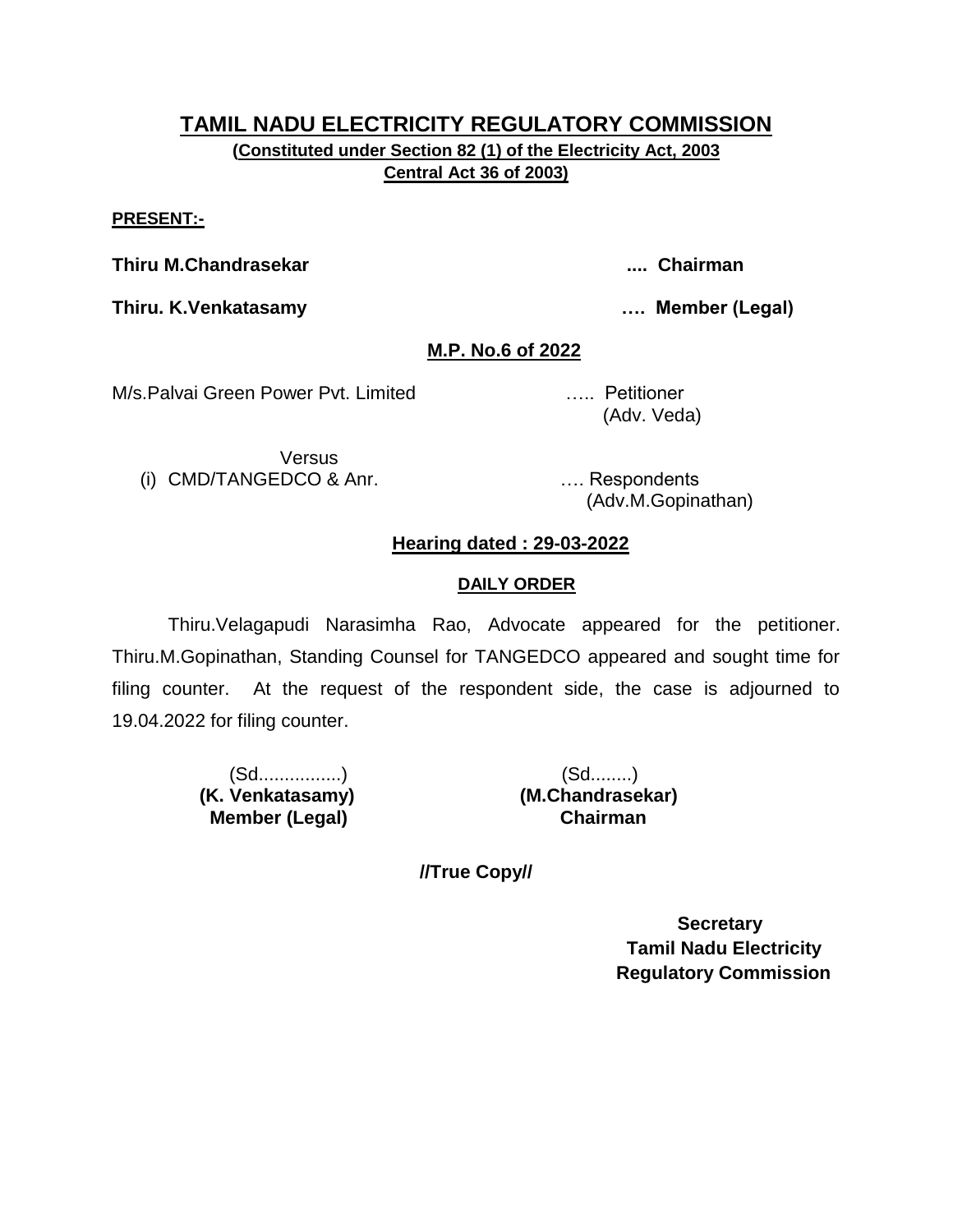**(Constituted under Section 82 (1) of the Electricity Act, 2003 Central Act 36 of 2003)**

**PRESENT:-**

**Thiru M.Chandrasekar .... Chairman**

**Thiru. K.Venkatasamy …. Member (Legal)**

# **M.P. No.7 of 2022**

Thiru.M.Xavier, Tuticorin ….. Petitioner

(Rep. by Thiru.S.Neelakanta Pillai)

Versus (i) CMD/TANGEDCO & Anr.

(ii) MD/TANTRANSCO …… Respondents (Adv.M.Gopinathan for TANGEDCO & Adv.V.Anil Kumar for TANTRANSCO)

# **Hearing dated : 29-03-2022**

# **DAILY ORDER**

Thiru.S.Neelakanta Pillai represented the petitioner. Thiru.M.Gopinathan, Standing Counsel for TANGEDCO appeared and sought time as the counter affidavit is yet to be approved by the CMD/TANGEDCO. Thiru.V.Anil Kumar, Standing Counsel for TANTRANSCO appeared and sought 2 weeks time for filing counter. At the request of the counsels for TANGEDCO & TANTRANSCO, the case is adjourned to 19.04.2022 for filing counter by TANGEDCO & TANTRANSCO.

> (Sd................) (Sd........)  **Member (Legal) Chairman**

 **(K. Venkatasamy) (M.Chandrasekar)**

**//True Copy//**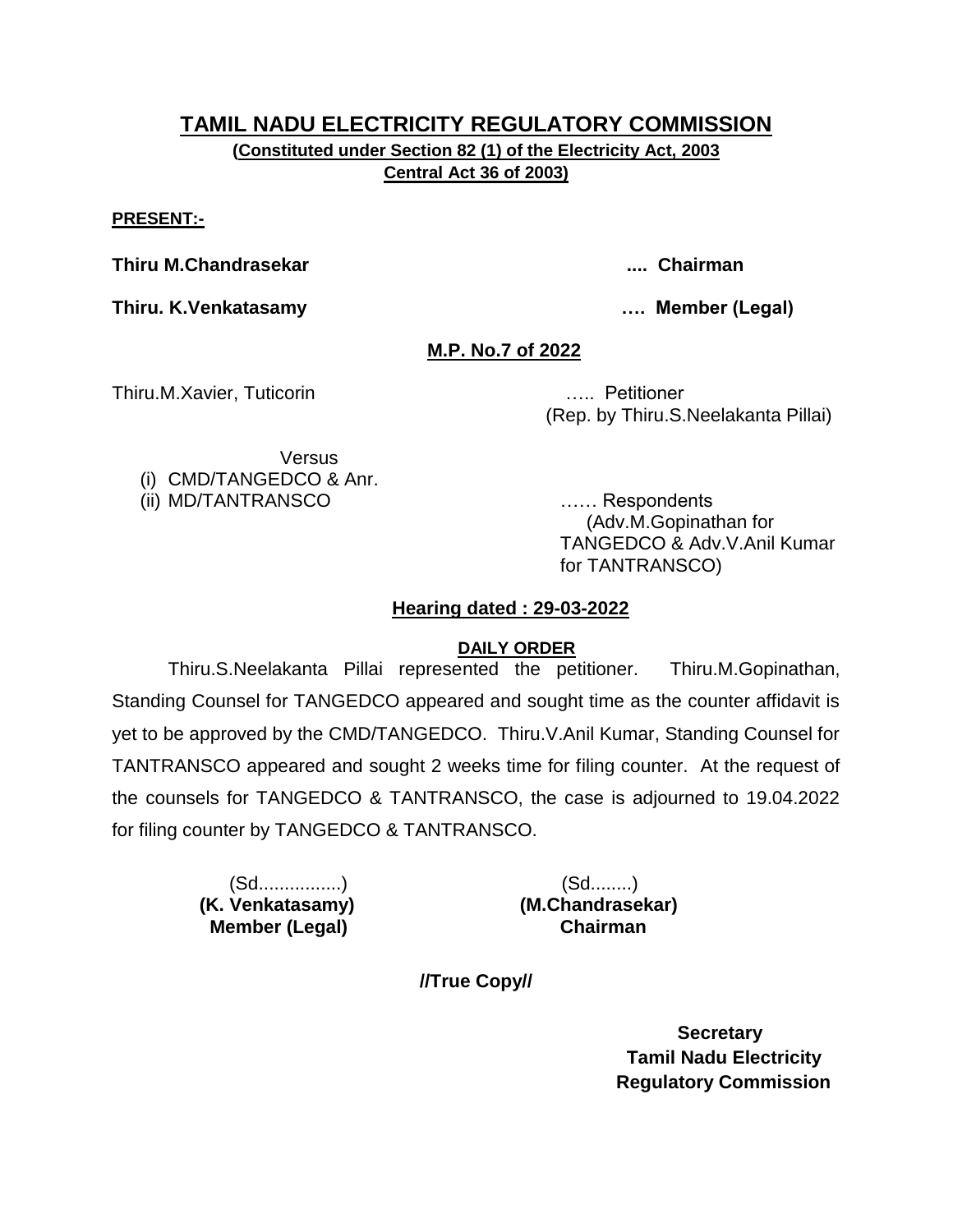**(Constituted under Section 82 (1) of the Electricity Act, 2003 Central Act 36 of 2003)**

**PRESENT:-**

**Thiru M.Chandrasekar .... Chairman**

**Thiru. K.Venkatasamy …. Member (Legal)**

#### **P.P.A.P.No.1 of 2022**

CE/PPP, TANGEDCO ……… Petitioner

(Adv.M.Gopinathan)

# **Hearing held on 29-03-2022**

#### **DAILY ORDER**

Thiru.M.Gopinathan, Standing Counsel for TANGEDCO appeared. Arguments

heard. Order reserved.

**(K. Venkatasamy) Member (Legal) Chairman**

(Sd................)<br> **Venkatasamy)** (M.Chandrasekar)

**//True Copy//**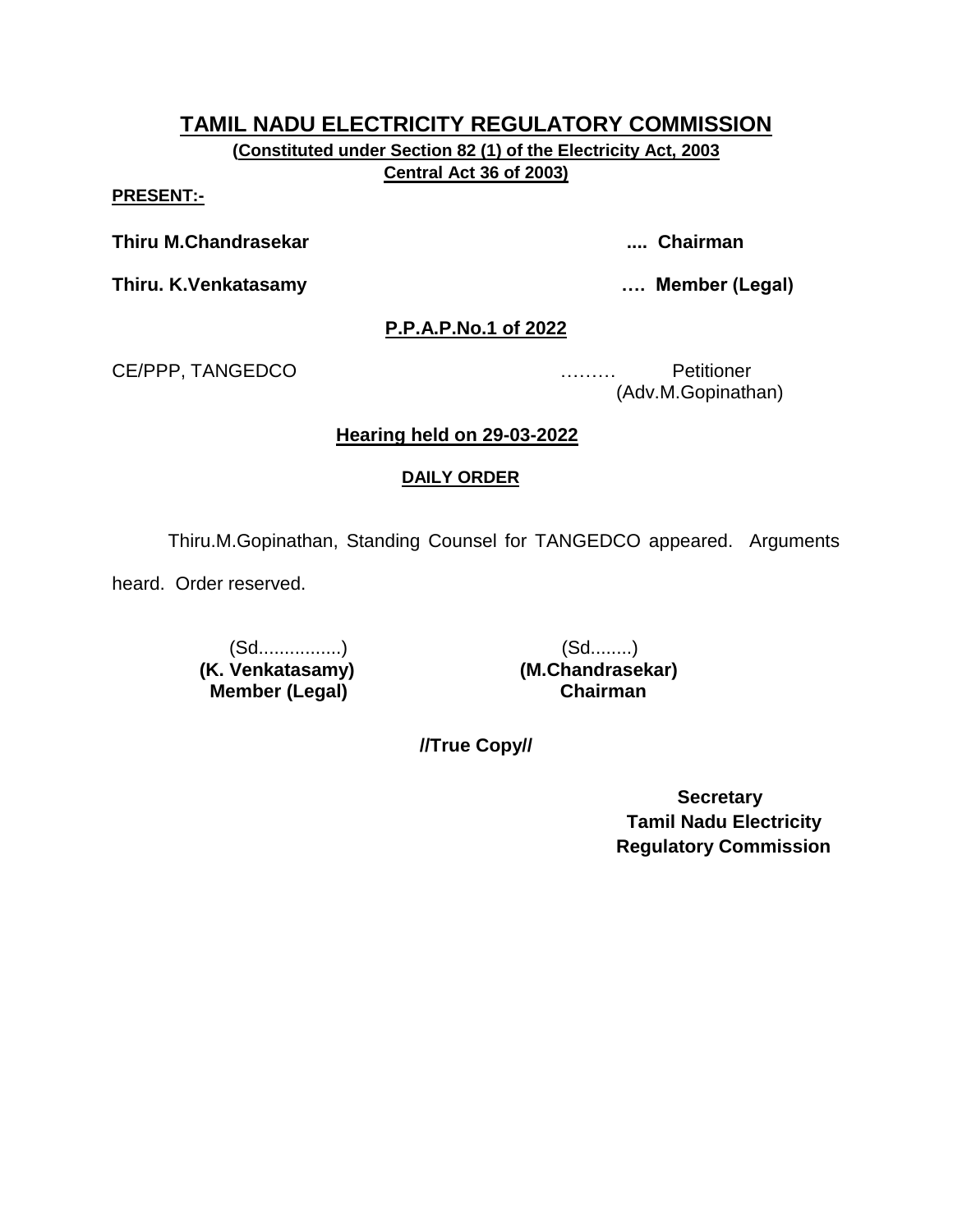**(Constituted under Section 82 (1) of the Electricity Act, 2003 Central Act 36 of 2003)**

**PRESENT:-**

**Thiru M.Chandrasekar .... Chairman**

**Thiru. K.Venkatasamy …. Member (Legal)**

**M.P. No.48 of 2021**

CE/PPP, TANGEDCO ….. Petitioner

(Adv. M.Gopinathan)

Adv.Ashwin Ramanathan on behalf of M/s.Manikaran Power Ltd & M/s.Sai Wardha Power Generation Pvt. Ltd as **Intervenors** 

#### **Hearing dated : 29-03-2022**

#### **DAILY ORDER**

Thiru.M.Gopinathan, Standing Counsel for TANGEDCO appeared. Tmt.Hemalatha, Superintending Engineer/Power Purchase of TANGEDCO appeared and presented the case. Thiru.Anand K.Ganesan, Advocate appeared on behalf of M/s.Manikaran Power Limited and M/s.Sai Wardha Power Generation Pvt. Limited as Intervenors. Arguments of the petitioner and intervenors heard. Commission directed the Registry to host the detailed order in the website of the Commission. Order reserved.

> (Sd............) (Sd........) **(K. Venkatasamy) (M.Chandrasekar) Member (Legal) Chairman**

**//True Copy//**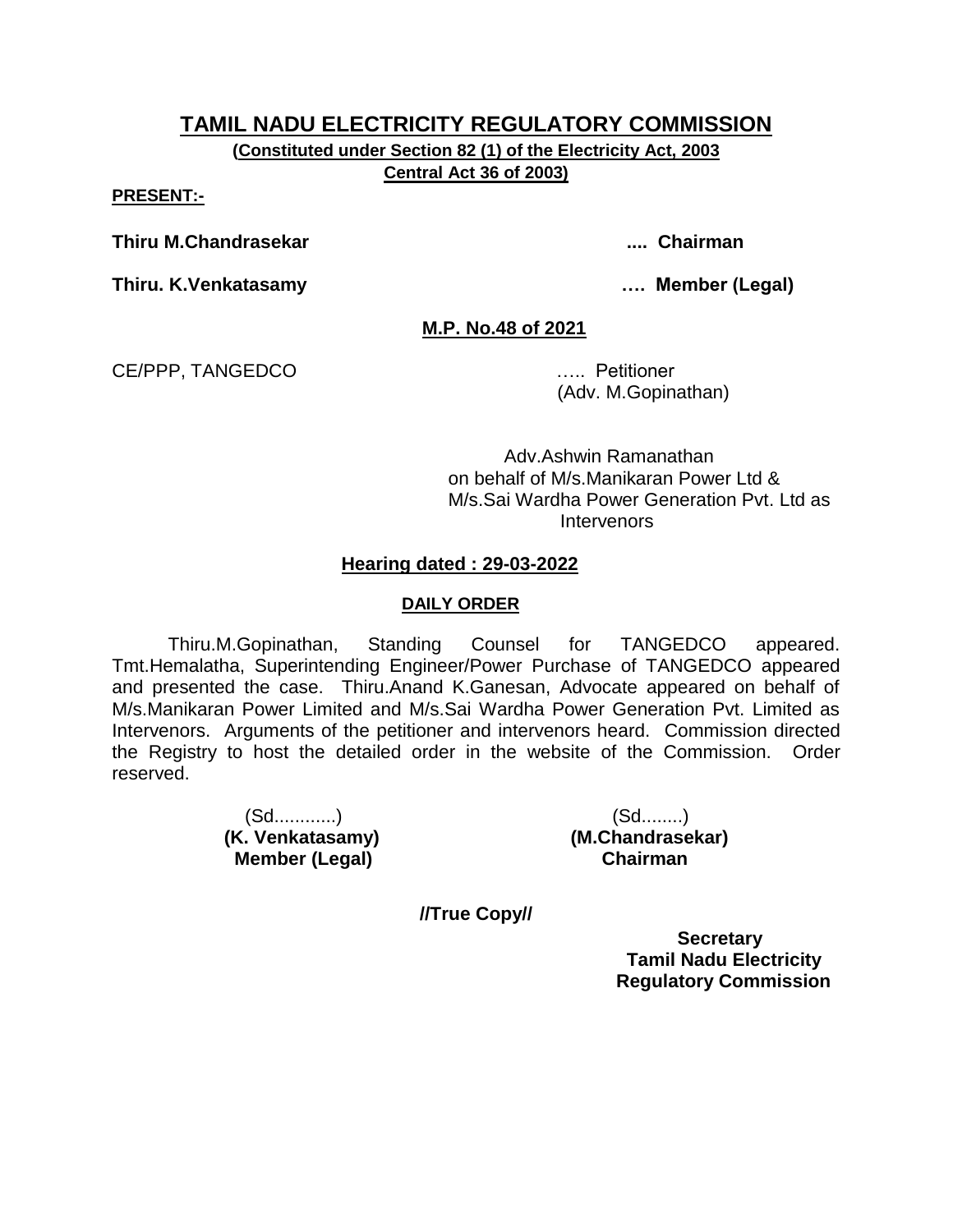# **TAMIL NADU ELECTRICITY REGULATORY COMMISSION (Constituted under Section 82 (1) of the Electricity Act, 2003 Central Act 36 of 2003)**

#### **PRESENT:-**

**Thiru M.Chandrasekar .... Chairman**

**Thiru. K.Venkatasamy …. Member (Legal)**

# **M.P. No.5 of 2022**

CFC/Regulatory Cell, TANGEDCO ….. Petitioner

(Adv. M.Gopinathan)

# **Hearing dated : 29-03-2022**

#### **DAILY ORDER**

Thiru.M.Gopinathan, Standing Counsel for TANGEDCO appeared and submitted

that the affidavit has been webhosted and comments received. Registry is directed to scrutinize the materials. Order reserved.

> (Sd............) (Sd........) **(K. Venkatasamy) (M.Chandrasekar) Member (Legal) Chairman**

**//True Copy//**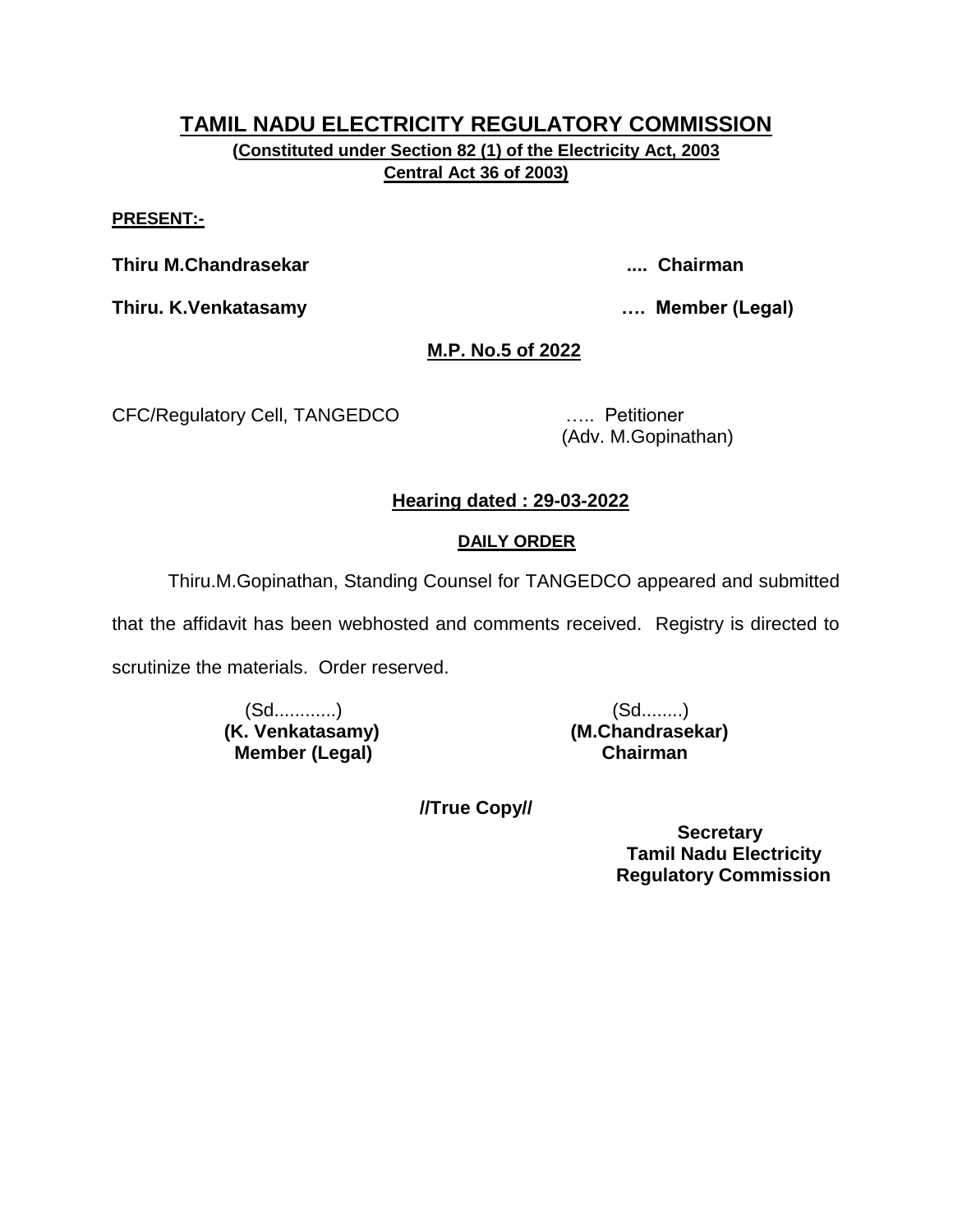**(Constituted under Section 82 (1) of the Electricity Act, 2003 Central Act 36 of 2003)**

#### **PRESENT:-**

**Thiru M.Chandrasekar .... Chairman**

**and**

**Thiru. K.Venkatasamy …. Member (Legal)**

#### **D.R.P.No.8 of 2022**

M/s.Solitaire BTN Solar Pyt. Limited **Example 2018** 1.... Petitioner

**Versus** 

(i) CMD/TANGEDCO

(ii) CE/NCES, TANGEDCO ….. Respondents

(M/s.HSA Advocates)

(Adv.M.Gopinathan)

# **Hearing held on 29-03-2022**

# **DAILY ORDER**

Thiru.Shreshth Sharma, Advocate from M/s.HSA Advocates appeared for the petitioner. Thiru.M.Gopinathan, Standing Counsel for TANGEDCO appeared. The counsel for the petitioner has submitted that the TANGEDCO has paid a sum of Rs.13.56 crores and the counter affidavit has not been filed till now. The counsel for TANGEDCO sought time for filing counter affidavit. At the request of the respondent side, the case is adjourned to 12.04.2022 for filing counter.

> (Sd................) (Sd........) **(K. Venkatasamy) (M.Chandrasekar) Member (Legal) Chairman**

**//True Copy//**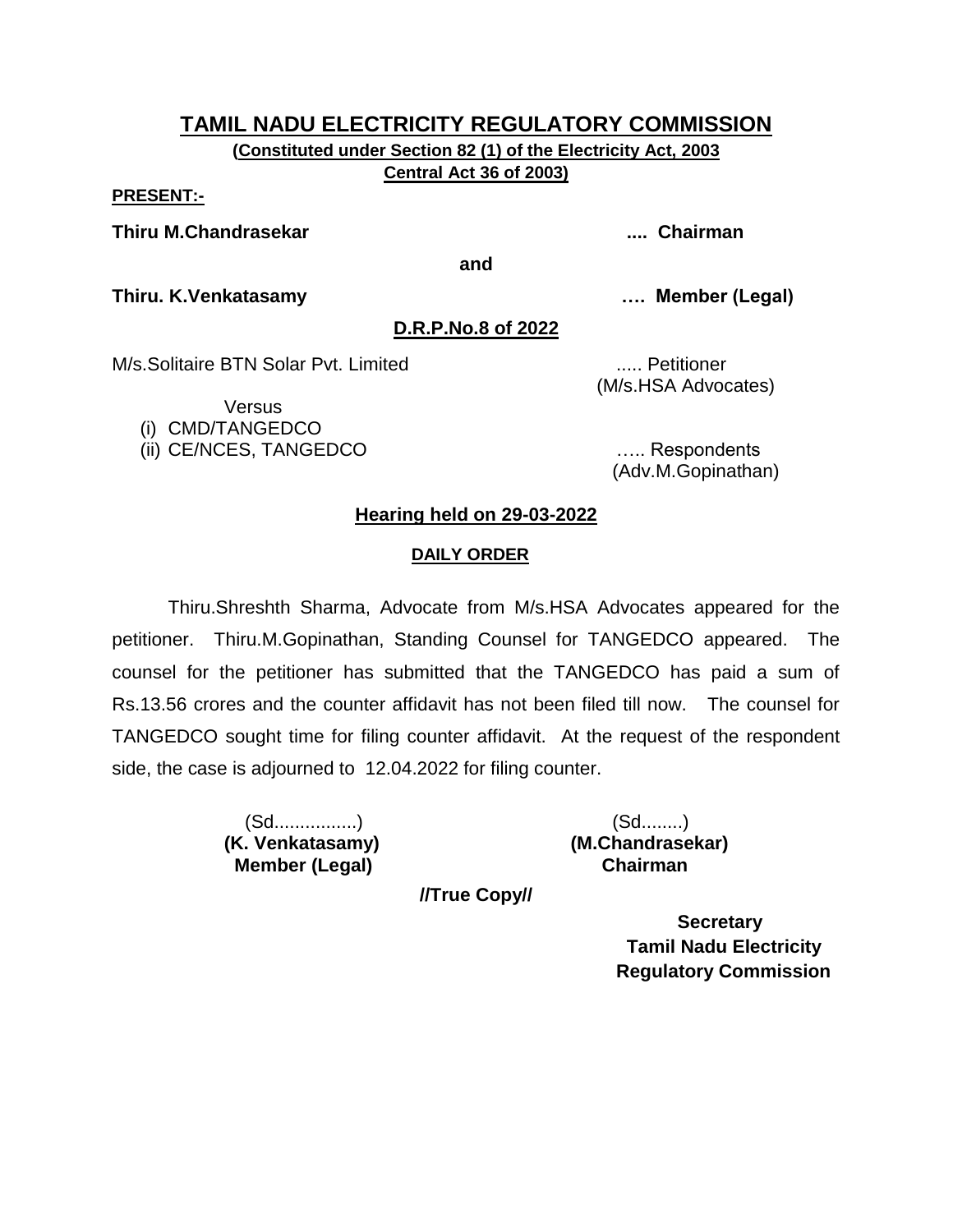**(Constituted under Section 82 (1) of the Electricity Act, 2003 Central Act 36 of 2003)**

#### **PRESENT:-**

**Thiru M.Chandrasekar .... Chairman**

**and**

**Thiru. K.Venkatasamy …. Member (Legal)**

**D.R.P.No.20 of 2012**

Pioneer Power Limited ….. Petitioner

Versus TANGEDCO & Ors. **Example 20** and the contract of the contract of the contract of the contract of the contract of the contract of the contract of the contract of the contract of the contract of the contract of the contract

(Adv.Sathyaseelan)

(Adv.M.Gopinathan)

#### **Hearing dated : 29-03-2022**

#### **DAILY ORDER**

Thiru.A.Satyaseelan, Advocate appeared for the petitioner and informed that the matter is pending before Supreme Court and sought adjournment for two months. Thiru.M.Gopinathan, Standing Counsel appeared for TANGEDCO. At the request of the petitioner side, the case is adjourned to 26.07.2022 for reporting the status of the case which is pending before the Supreme Court.

 **Member (Legal) Chairman**

 (Sd................) (Sd.............) **(K. Venkatasamy) (M.Chandrasekar)**

**//True Copy//**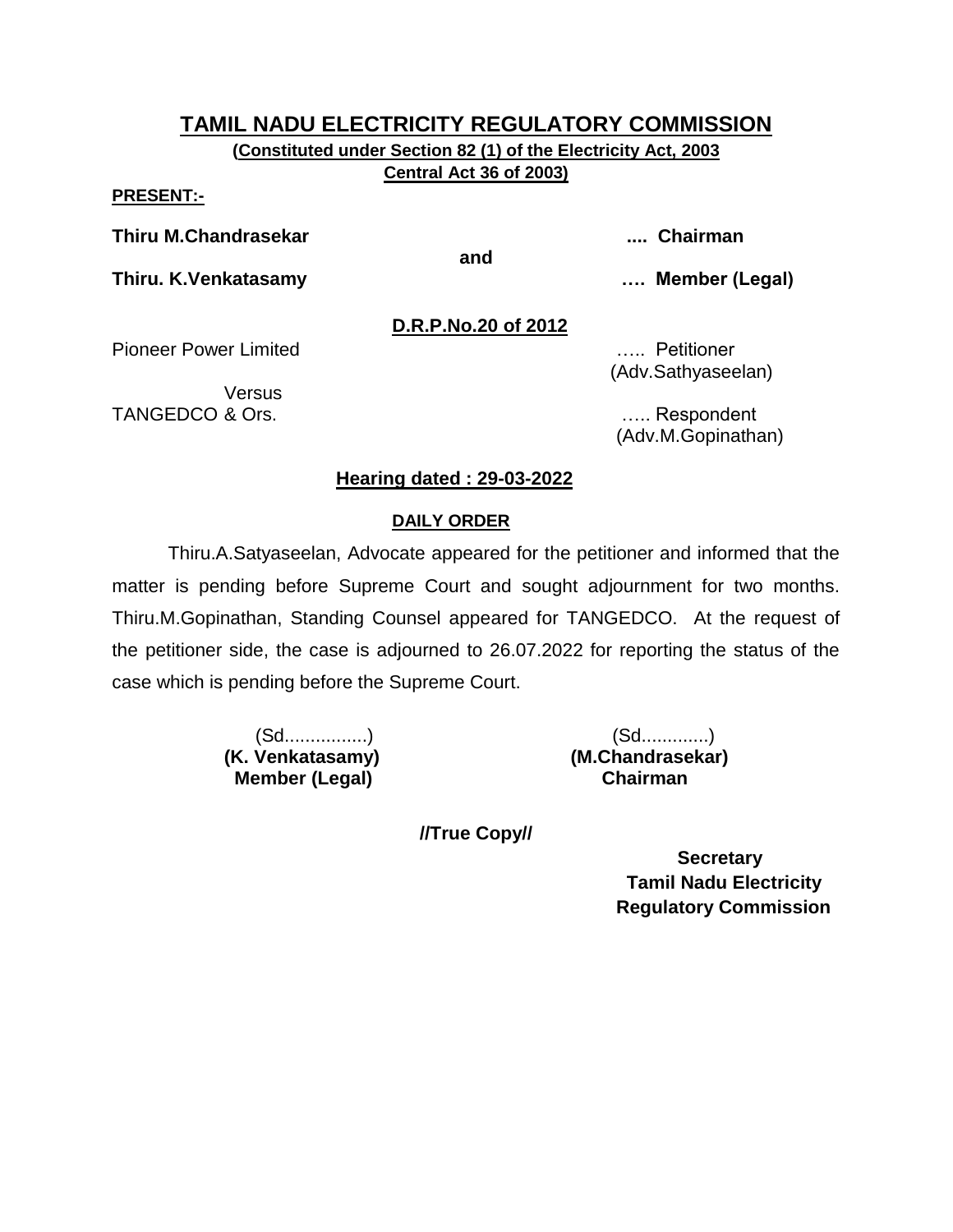**(Constituted under Section 82 (1) of the Electricity Act, 2003 Central Act 36 of 2003)**

#### **PRESENT:-**

**Thiru M.Chandrasekar .... Chairman**

**and**

**Thiru. K.Venkatasamy …. Member (Legal)**

# **M.P.No.25 of 2014**

Pioneer Power Limited ….. Petitioner

**Versus** 

TANGEDCO & Ors. **Example 20** and the contract of the contract of the contract of the contract of the contract of the contract of the contract of the contract of the contract of the contract of the contract of the contract

(Adv.M.Gopinathan)

(Adv.Sathyaseelan)

# **Hearing dated : 29-03-2022 DAILY ORDER**

Thiru.A.Satyaseelan, Advocate appeared for the petitioner and informed that the matter is pending before Supreme Court and sought adjournment for two months. Thiru.M.Gopinathan, Standing Counsel appeared for TANGEDCO. At the request of the petitioner side, the case is adjourned to 26.07.2022 for reporting the status of the case which is pending before the Supreme Court.

> **(K. Venkatasamy) (M.Chandrasekar) Member (Legal) Chairman**

(Sd................) (Sd.............)

**//True Copy//**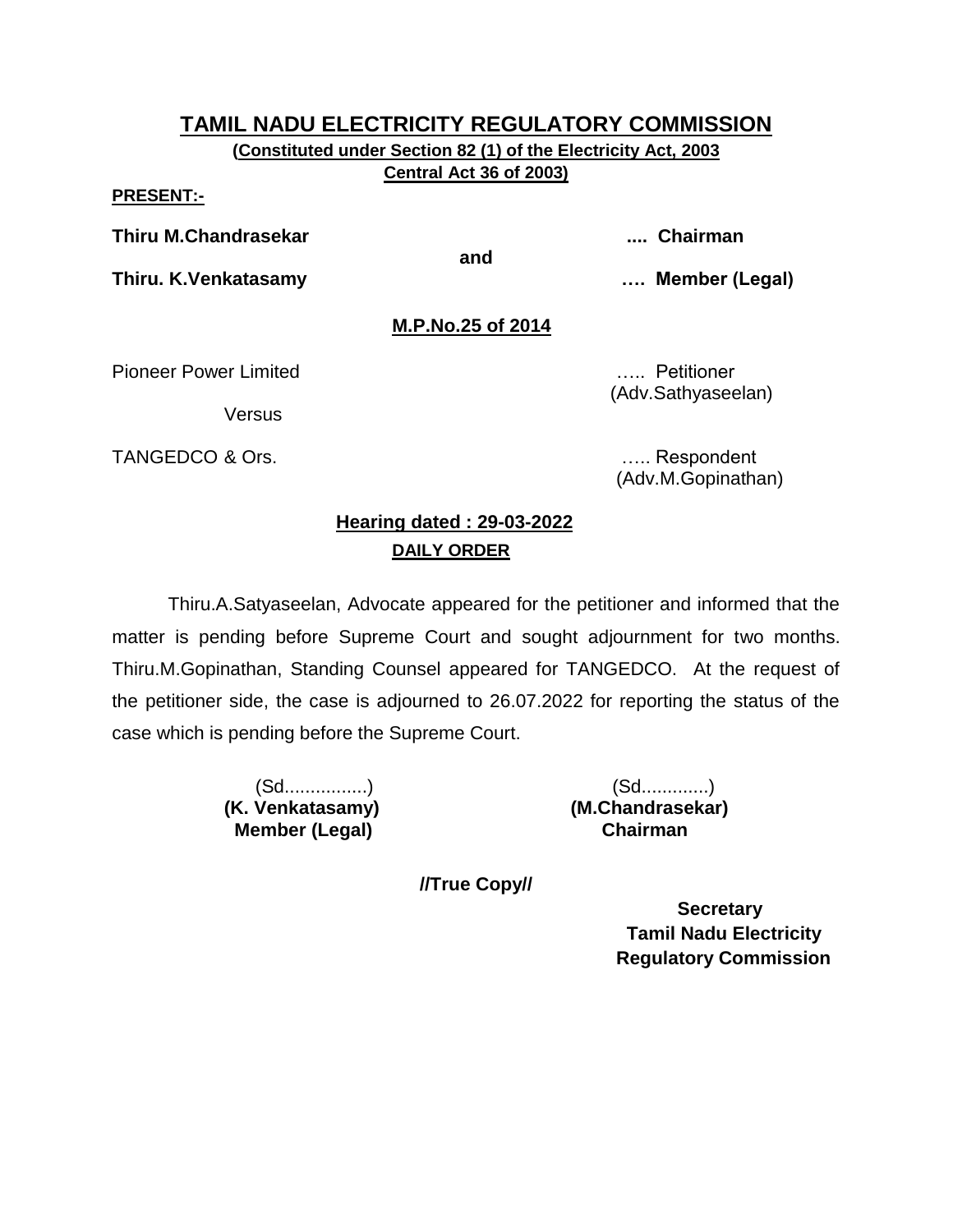**(Constituted under Section 82 (1) of the Electricity Act, 2003 Central Act 36 of 2003)**

#### **PRESENT:-**

**Thiru M.Chandrasekar .... Chairman**

**and**

**Thiru. K.Venkatasamy …. Member (Legal)**

#### **D.R.P.No.44 of 2014**

M/s.Mirra & Mirra Industries .... Petitioner

Versus

TANGEDCO & Ors.  $\qquad \qquad \ldots$  Respondents

(Adv.Rahul Balaji)

(Adv. M.Gopinathan)

#### **Hearing held on 29.03.2022**

#### **DAILY ORDER**

Ms.Simran Srinivasan, Junior to Thiru.Rahul Balaji, Advocate appeared for the petitioner and prayed to post this matter by the end of April 2022 as the order may be pronounced by 6<sup>th</sup> April, 2022 before the Hon'ble Supreme Court. Thiru.M.Gopinathan, Standing Counsel for TANGEDCO appeared. At the request of the petitioner side, the case is adjourned to 28.06.2022 for reporting status of the case pending before the Hon'ble Supreme Court of India.

 **Member (Legal) Chairman**

 (Sd................) (Sd.............) **(K. Venkatasamy) (M.Chandrasekar)**

**//True Copy//**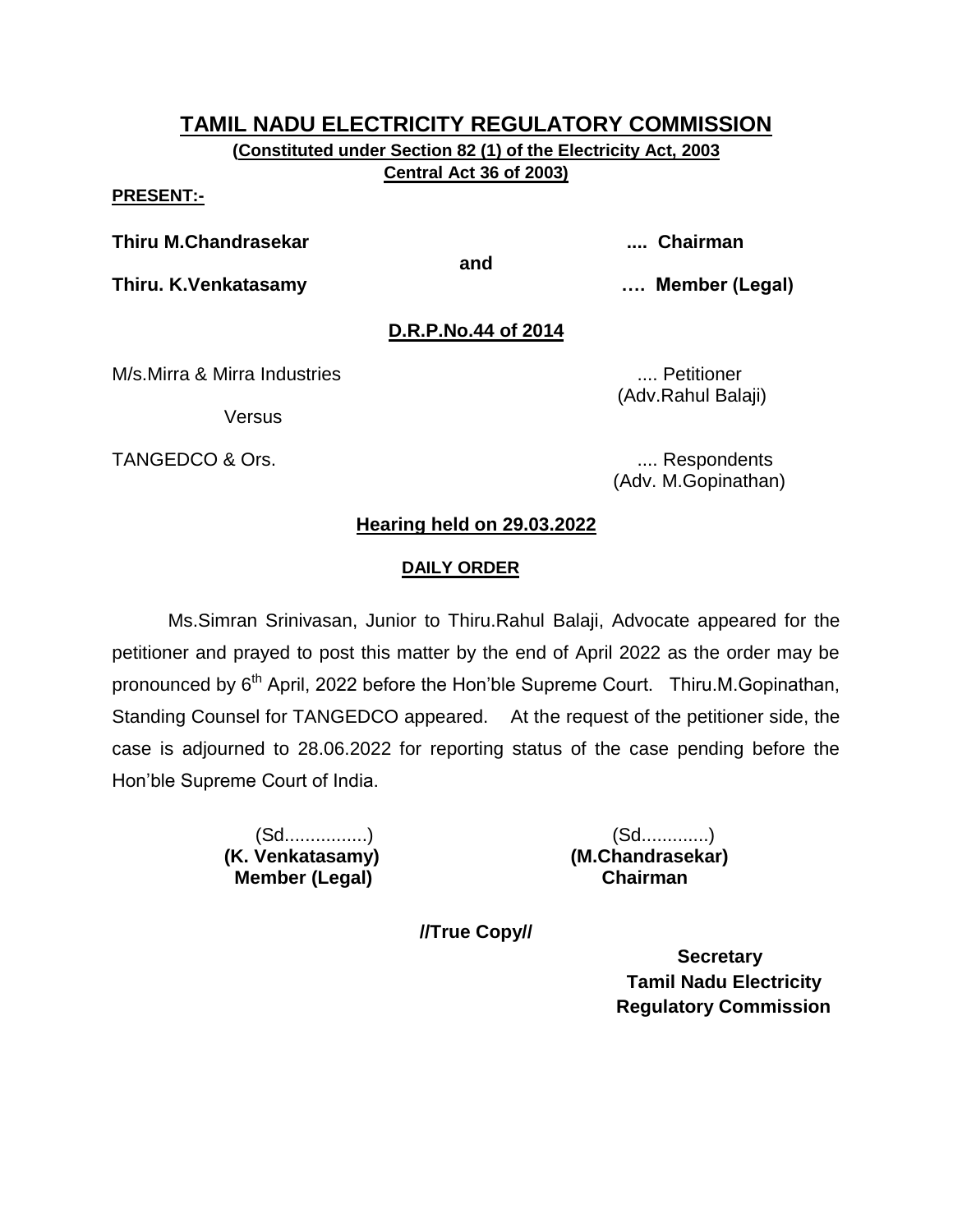**(Constituted under Section 82 (1) of the Electricity Act, 2003 Central Act 36 of 2003)**

**PRESENT:-**

**Thiru M.Chandrasekar .... Chairman**

**and**

**Thiru. K.Venkatasamy …. Member (Legal)**

# **D.R.P.No.55 of 2014**

M/s.SRF Limited .... **M** ... Petitioner

Versus

TANGEDCO & Ors.  $\qquad \qquad \ldots$  Respondents

(Adv.Rahul Balaji)

(Adv. M.Gopinathan)

#### **Hearing held on 29.03.2022**

#### **DAILY ORDER**

Ms.Simran Srinivasan, Junior to Thiru.Rahul Balaji, Advocate appeared for the petitioner and prayed to post this matter by the end of April 2022 as the order may be pronounced by 6<sup>th</sup> April, 2022 before the Hon'ble Supreme Court. Thiru.M.Gopinathan, Standing Counsel for TANGEDCO appeared. At the request of the petitioner side, the case is adjourned to 28.06.2022 for reporting status of the case pending before the Hon'ble Supreme Court of India.

 **Member (Legal) Chairman**

 (Sd................) (Sd.............) **(K. Venkatasamy) (M.Chandrasekar)**

**//True Copy//**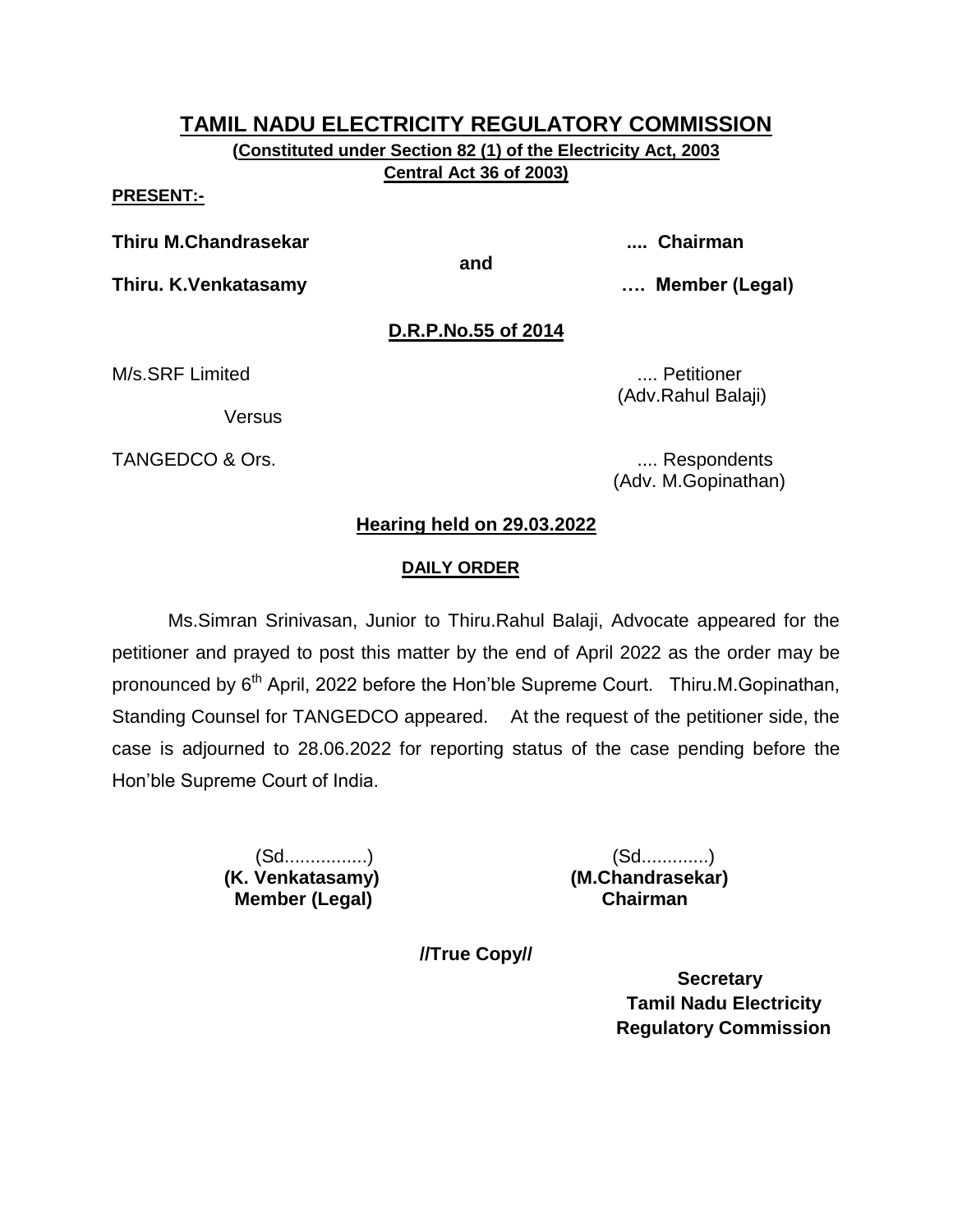**(Constituted under Section 82 (1) of the Electricity Act, 2003 Central Act 36 of 2003)**

#### **PRESENT:-**

**Thiru M.Chandrasekar .... Chairman**

**and**

**Thiru. K.Venkatasamy …. Member (Legal)**

#### **D.R.P.No.68 of 2014**

M/s.Dattatreya Textiles Pvt. Limited **Michael 2018** .... Petitioner

Versus

TANGEDCO & Ors.  $\qquad \qquad \ldots$  Respondents

(Adv.Rahul Balaji)

(Adv. M.Gopinathan)

#### **Hearing held on 29.03.2022**

#### **DAILY ORDER**

Ms.Simran Srinivasan, Junior to Thiru.Rahul Balaji, Advocate appeared for the petitioner and prayed to post this matter by the end of April 2022 as the order may be pronounced by 6<sup>th</sup> April, 2022 before the Hon'ble Supreme Court. Thiru.M.Gopinathan, Standing Counsel for TANGEDCO appeared. At the request of the petitioner side, the case is adjourned to 28.06.2022 for reporting status of the case pending before the Hon'ble Supreme Court of India.

 **Member (Legal) Chairman**

 (Sd................) (Sd.............) **(K. Venkatasamy) (M.Chandrasekar)**

**//True Copy//**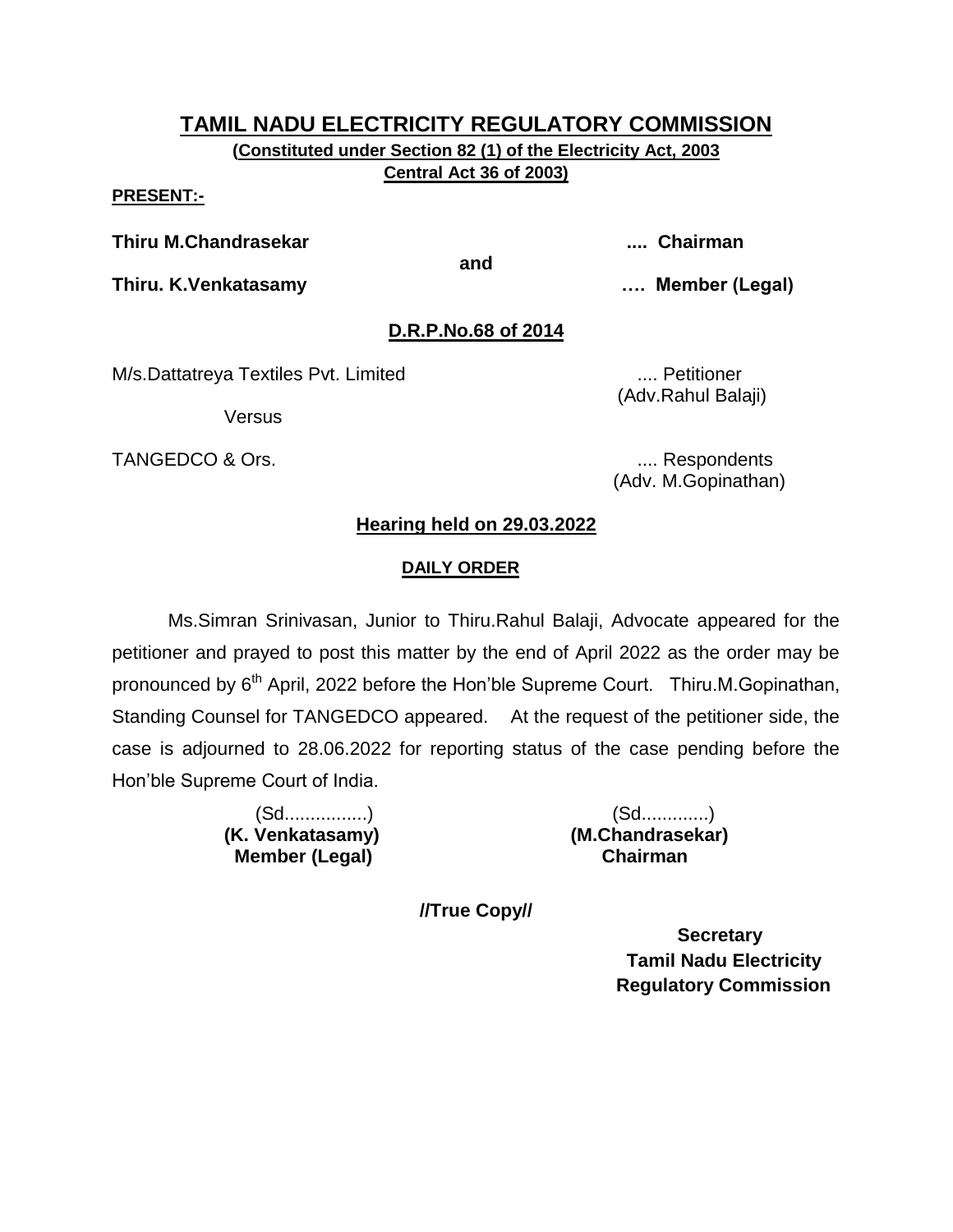**(Constituted under Section 82 (1) of the Electricity Act, 2003 Central Act 36 of 2003)**

#### **PRESENT:-**

**Thiru M.Chandrasekar .... Chairman**

**and**

**Thiru. K.Venkatasamy …. Member (Legal)**

# **D.R.P.No.69 of 2014**

M/s.Sundaram Textiles Limited .... Petitioner

Versus

(Adv.Rahul Balaji)

TANGEDCO & Ors. .... Respondents (Adv. M.Gopinathan)

# **Hearing held on 29.03.2022**

#### **DAILY ORDER**

Ms.Simran Srinivasan, Junior to Thiru.Rahul Balaji, Advocate appeared for the petitioner and prayed to post this matter by the end of April 2022 as the order may be pronounced by 6<sup>th</sup> April, 2022 before the Hon'ble Supreme Court. Thiru.M.Gopinathan, Standing Counsel for TANGEDCO appeared. At the request of the petitioner side, the case is adjourned to 28.06.2022 for reporting status of the case pending before the Hon'ble Supreme Court of India.

 **Member (Legal) Chairman**

 (Sd................) (Sd.............) **(K. Venkatasamy) (M.Chandrasekar)**

**//True Copy//**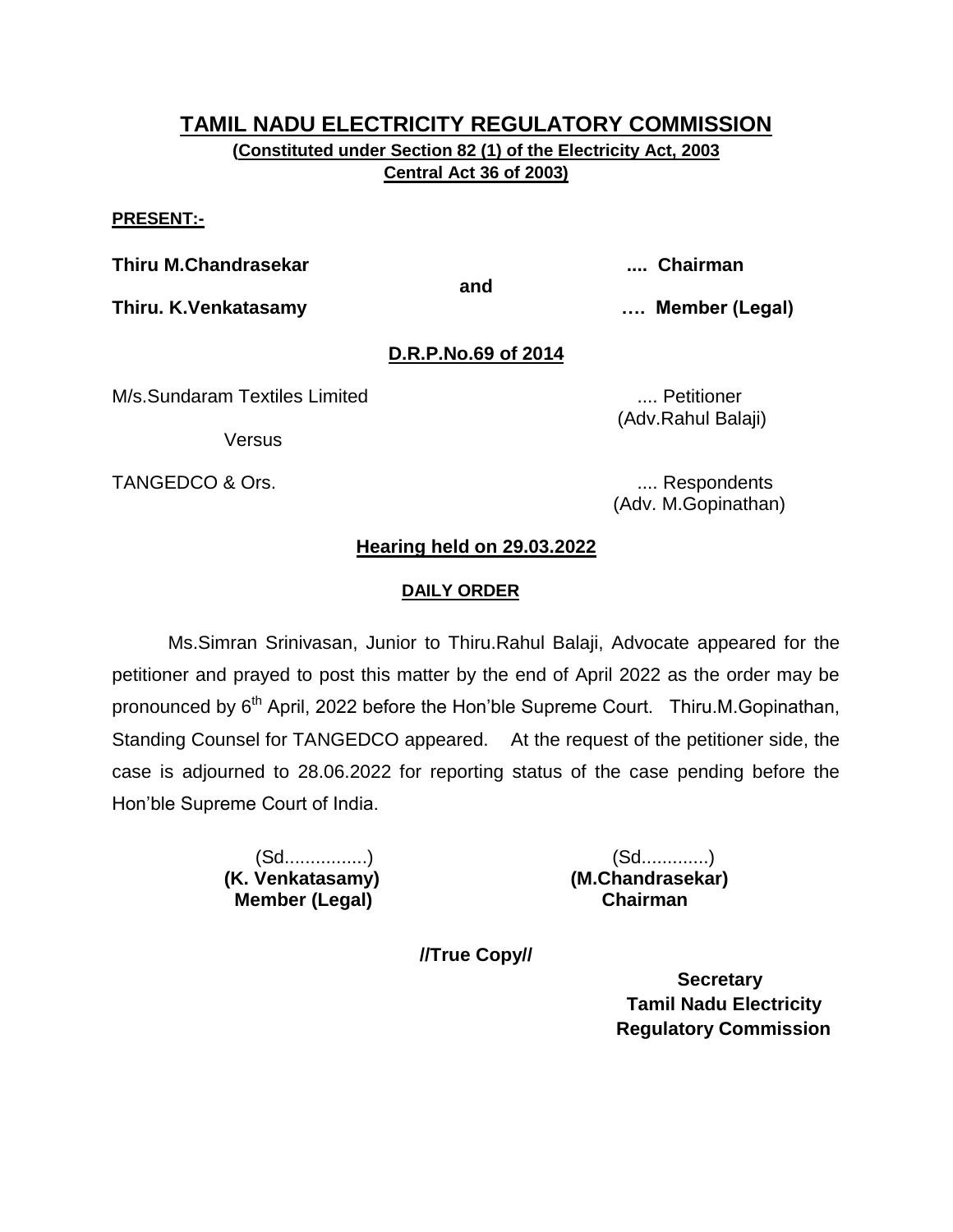**(Constituted under Section 82 (1) of the Electricity Act, 2003 Central Act 36 of 2003)**

#### **PRESENT:-**

**Thiru M.Chandrasekar .... Chairman**

**Thiru. K.Venkatasamy …. Member (Legal)**

# **D.R.P.No.9 of 2016**

M/s. Vijayalakshmi Marketing Pvt. Limited .... Petitioner

Versus

TANGEDCO & Ors. .... Respondents

(Adv.R.S.Pandiyaraj)

( Adv. M.Gopinathan)

# **Hearing held on 29.03.2022**

# **DAILY ORDER**

Thiru.S.P.Parthasarathy, Advocate appeared for the petitioner and sought short adjournment. Thiru.M.Gopinathan, Standing Counsel for TANGEDCO appeared. At the request of the petitioner side, the case is adjourned to 05.04.2022 for filing consolidated typedset and arguments.

> (Sd................) (Sd........)  **(K. Venkatasamy) (M.Chandrasekar) Member (Legal) Chairman**

**//True Copy//**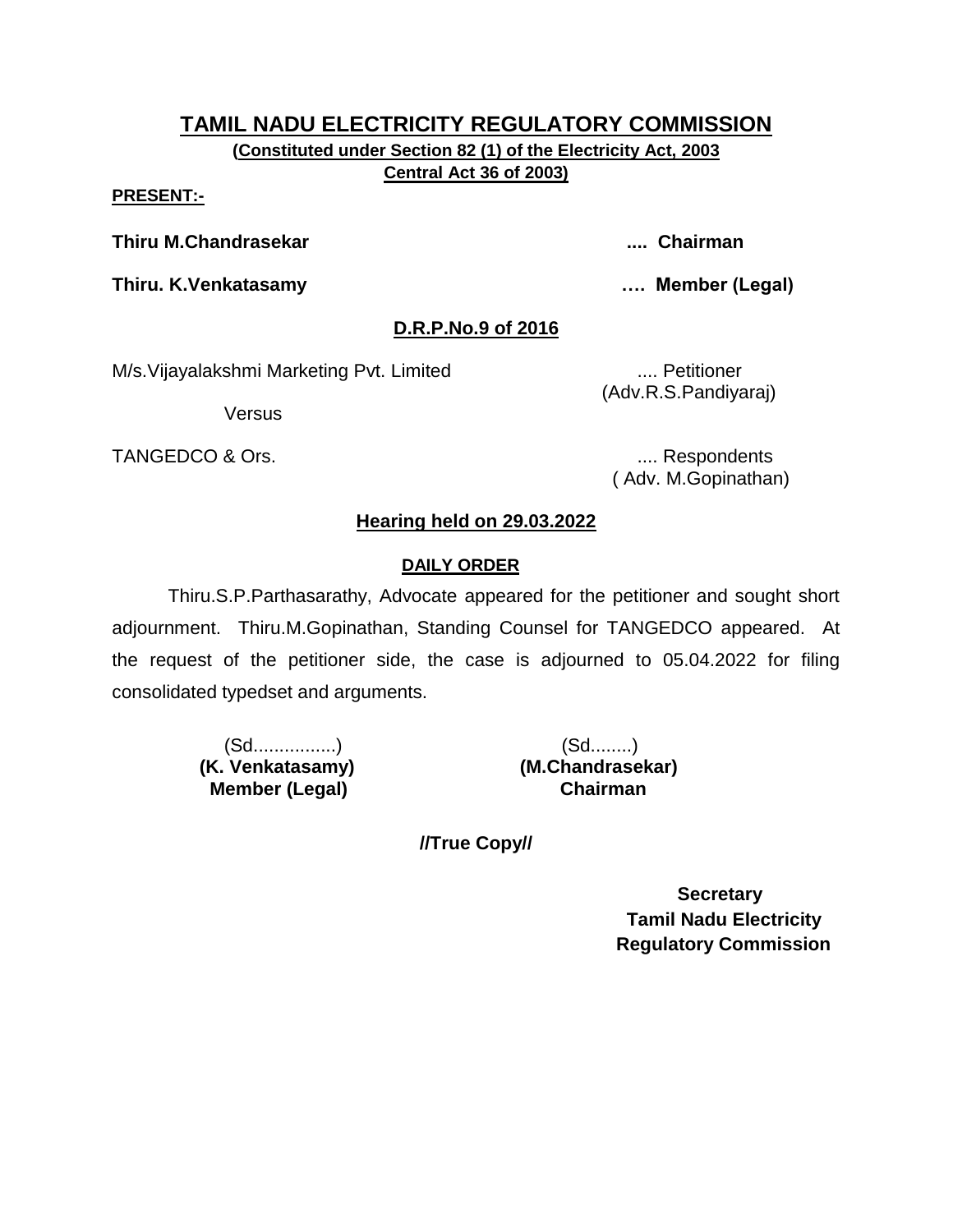**(Constituted under Section 82 (1) of the Electricity Act, 2003 Central Act 36 of 2003)**

**PRESENT:-**

**Thiru M.Chandrasekar .... Chairman**

**Thiru. K.Venkatasamy …. Member (Legal)**

**M.P.No.19 of 2021**

M/s.R.S.Yarns and Power Pvt. Limited .... Petitioner

**Versus** i) CMD / TANGEDCO **intervaluation and the contract of the contract of the contract of the contract of the contract of the contract of the contract of the contract of the contract of the contract of the contract of the cont** 

(Adv.R.S.Pandiyaraj )

(Adv.M.Gopinathan)

# **Hearing held on 29-03-2022**

# **DAILY ORDER**

Thiru.S.P.Parthasarathy, Advocate appeared for the petitioner and sought short adjournment. Thiru.M.Gopinathan, Standing Counsel for TANGEDCO appeared. At the request of the petitioner side, the case is adjourned to 05.04.2022 for arguments.

> (Sd................) (Sd........)  **Member (Legal) Chairman**

 **(K. Venkatasamy) (M.Chandrasekar)**

**//True Copy//**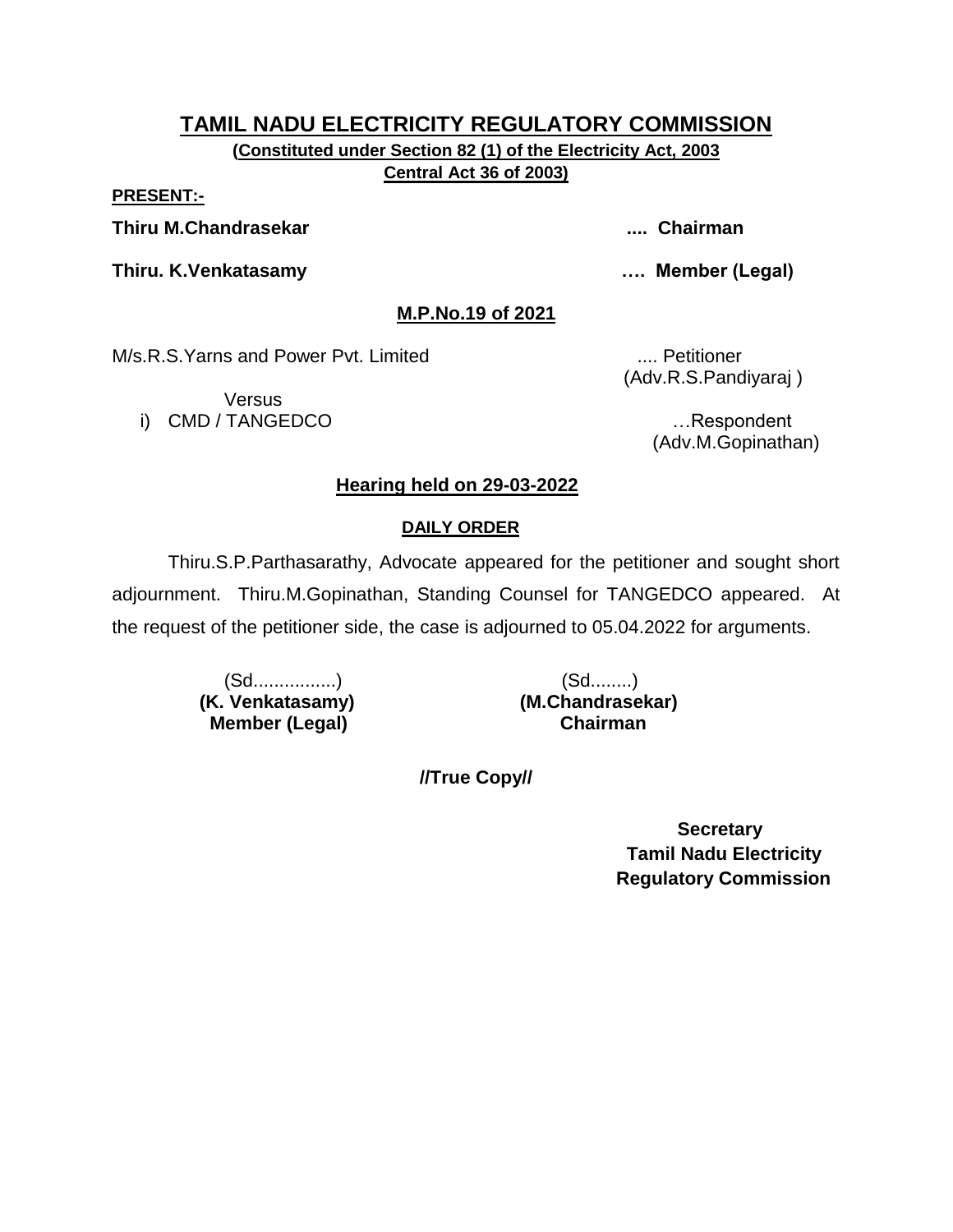**(Constituted under Section 82 (1) of the Electricity Act, 2003 Central Act 36 of 2003)**

#### **PRESENT:-**

**Thiru M.Chandrasekar .... Chairman**

**Thiru. K.Venkatasamy …. Member (Legal)**

#### **M.P.No.28 of 2021**

Thiru.B.Balamurali, Pollachi .... Petitioner

(Adv.R.S.Pandiyaraj )

Versus

i) CMD / TANGEDCO **in the set of the set of the set of the set of the set of the set of the set of the set of the set of the set of the set of the set of the set of the set of the set of the set of the set of the set of th** 

(Adv.M.Gopinathan)

# **Hearing held on 29-03-2022**

# **DAILY ORDER**

Thiru.S.P.Parthasarathy, Advocate appeared for the petitioner and sought short adjournment. Thiru.M.Gopinathan, Standing Counsel for TANGEDCO appeared. At the request of the petitioner side, the case is adjourned to 05.04.2022 for arguments.

> (Sd................) (Sd........)  **Member (Legal) Chairman**

 **(K. Venkatasamy) (M.Chandrasekar)**

**//True Copy//**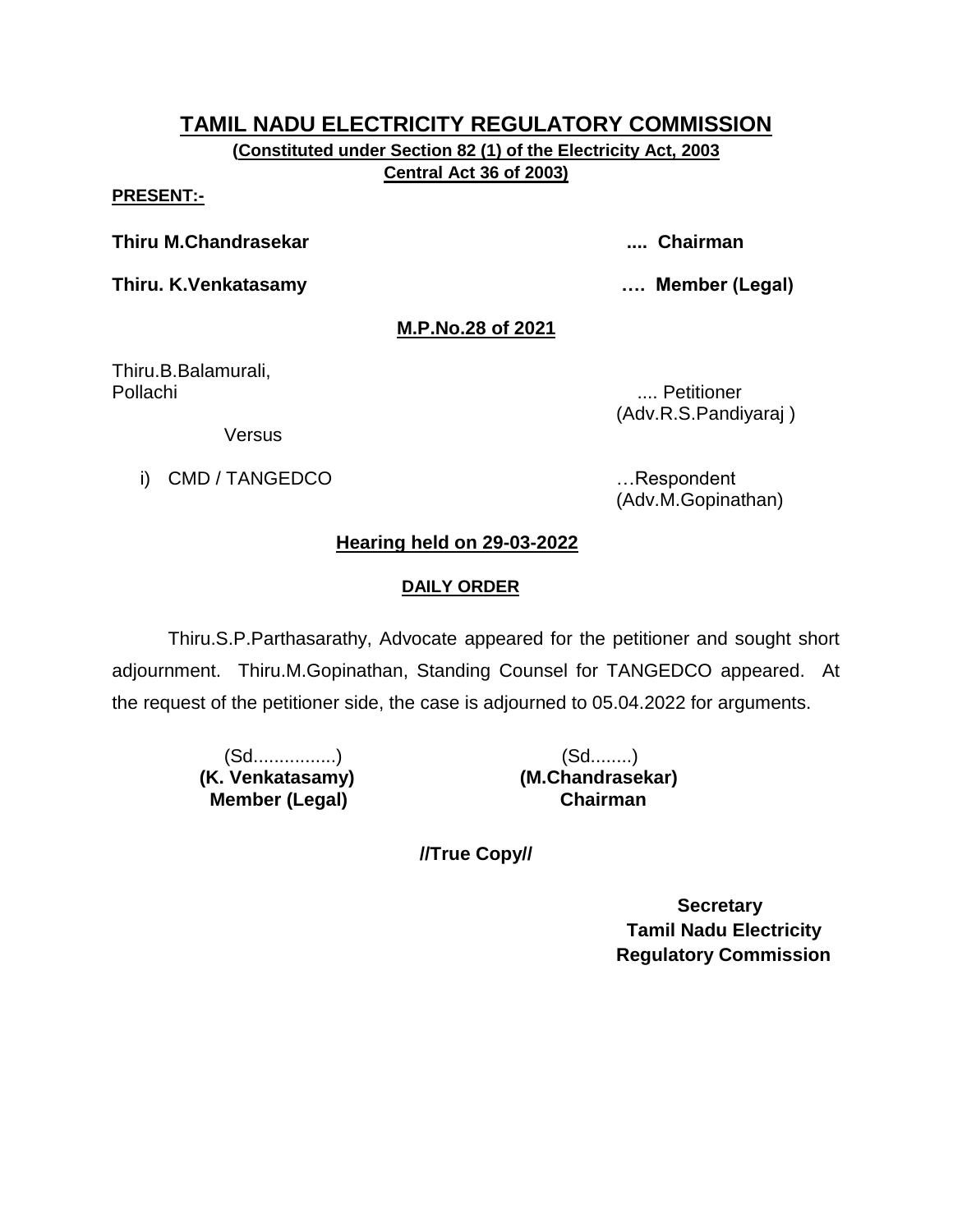# **TAMIL NADU ELECTRICITY REGULATORY COMMISSION (Constituted under Section 82 (1) of the Electricity Act, 2003**

**Central Act 36 of 2003)**

#### **PRESENT:-**

**Thiru M.Chandrasekar .... Chairman**

**Thiru. K.Venkatasamy …. Member (Legal)**

# **M.P.No.37 of 2021**

M/s.Kamuthi Renewable Energy Limited .... Petitioner

Versus

i) CMD / TANGEDCO **in the set of the set of the set of the set of the set of the set of the set of the set of the set of the set of the set of the set of the set of the set of the set of the set of the set of the set of th** 

(Adv. Rahul Balaji )

(Adv.M.Gopinathan)

# **Hearing held on 29-03-2022**

# **DAILY ORDER**

Ms.Simran Srinivasan, Junior to Thiru.Rahul Balaji, Advocate appeared for the petitioner and sought short adjournment. Thiru.N.C.Ramesh, Senior Advocate appeared for TANGEDCO. Respondent side ready for arguments. Thiru.V.Anil Kumar, Standing Counsel for TANTRANSCO appeared. At the request of the petitioner side, the case is adjourned to 12.04.2022 for arguments.

> (Sd................) (Sd........)  **Member (Legal) Chairman**

 **(K. Venkatasamy) (M.Chandrasekar)**

**//True Copy//**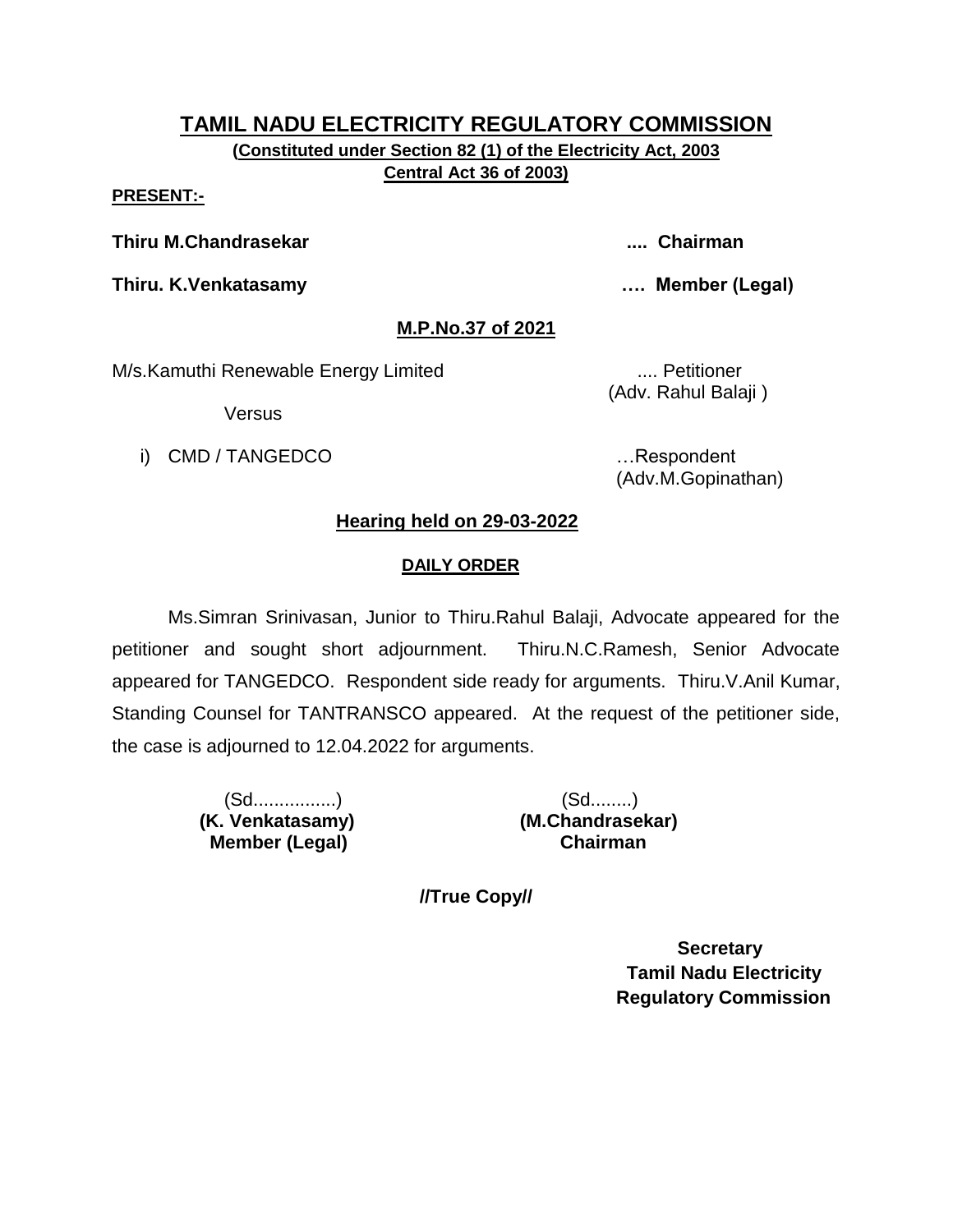**(Constituted under Section 82 (1) of the Electricity Act, 2003 Central Act 36 of 2003)**

**PRESENT:-**

**Thiru M.Chandrasekar .... Chairman**

**Thiru. K.Venkatasamy …. Member (Legal)**

#### **R.P.No.4 of 2021 in R.A.No.3 of 2020**

CE/PPP, TANGEDCO …. Petitioner

**Versus** 

(i) M/s.Ind-Barath Power Gencom Limited

(ii) M/s.MALCO Energy Limited … Respondents

(Shree Law Services for R-1 & Adv.Rahul Balaji for R-2)

(Adv.M.Gopinathan)

# **Hearing held on 29-03-2022**

# **DAILY ORDER**

Thiru.N.C.Ramesh, Senior Advocate appeared for TANGEDCO appeared and sought short adjournment. Thiru.Deva Dakshan, Advocate from M/s.Shree Law Services appeared for M/s.Ind-Barath Power Gencom Limited (R-1) and Ms.Simran Srinivasan, Junior to Thiru.Rahul Balaji, Advocate appeared for M/s.MALCO Energy Limited. At the request of the petitioner side, the case is adjourned to 19.04.2022 for arguments.

> (Sd................) (Sd........) **(K. Venkatasamy) (M.Chandrasekar) Member (Legal) Chairman**

**//True Copy//**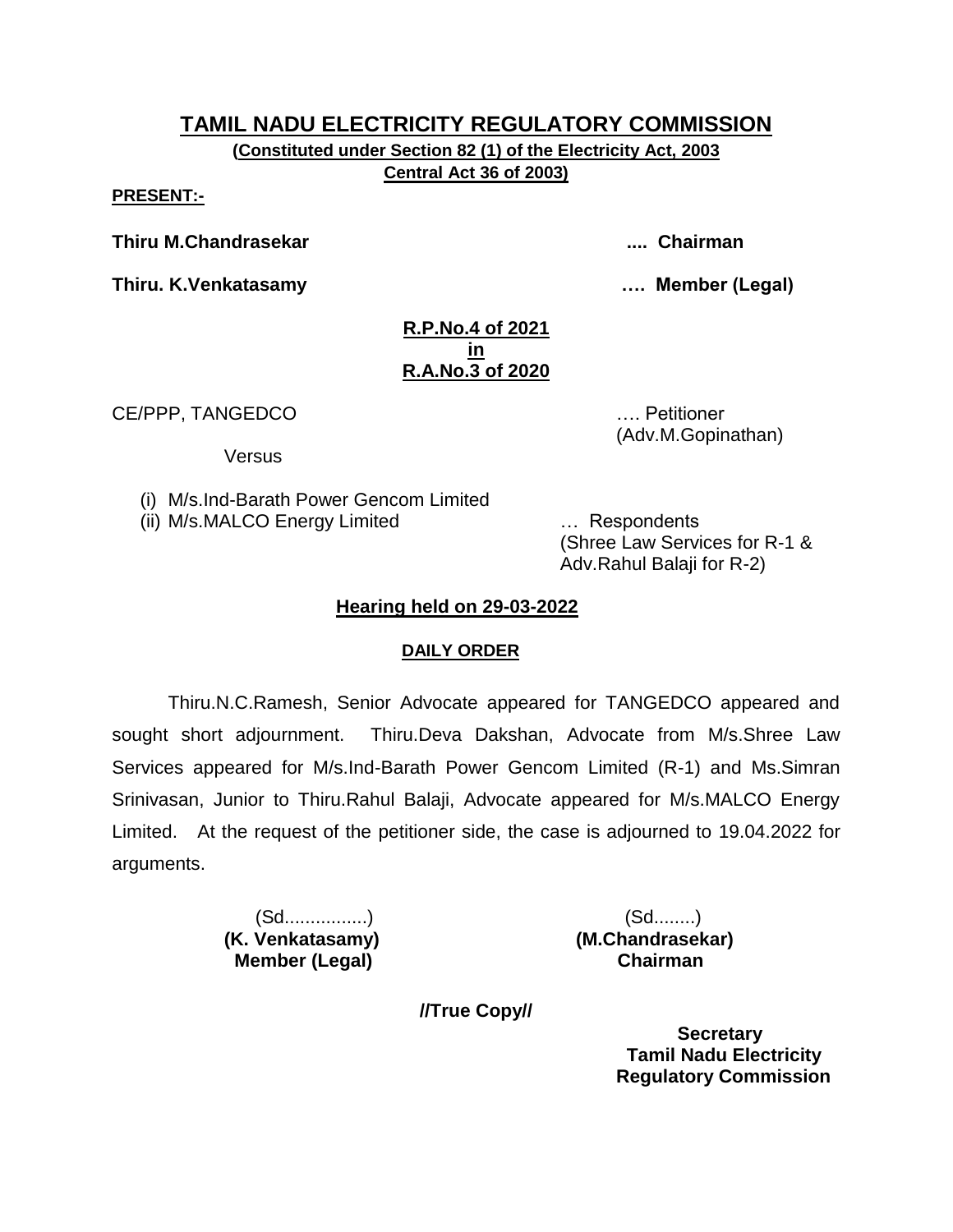**(Constituted under Section 82 (1) of the Electricity Act, 2003 Central Act 36 of 2003)**

#### **PRESENT:-**

**Thiru M.Chandrasekar .... Chairman**

**Thiru. K.Venkatasamy …. Member (Legal)**

# **M.P.No.3 of 2022**

M/s.SEPC Power Private Limited **Example 2018** Petitioner

**Versus** 

(Adv.Rahul Balaji)

TANGEDCO …. Respondent (Thiru.Richardson Wilson, Addl.Govt. Pleader)

# **Hearing held on 29-03-2022**

# **DAILY ORDER**

Ms.Simran Srinivasan, Junior to Thiru.Rahul Balaji, Advocate appeared for the petitioner and sought 3 weeks time for filing rejoinder. The Junior to Thiru.Richardson Wilson, Additional Government Pleader appeared for TANGEDCO. At the request of the petitioner side, the case is adjourned to 26.04.2022 for filing rejoinder.

> (Sd................) (Sd........)  **(K. Venkatasamy) (M.Chandrasekar) Member (Legal) Chairman**

**//True Copy//**